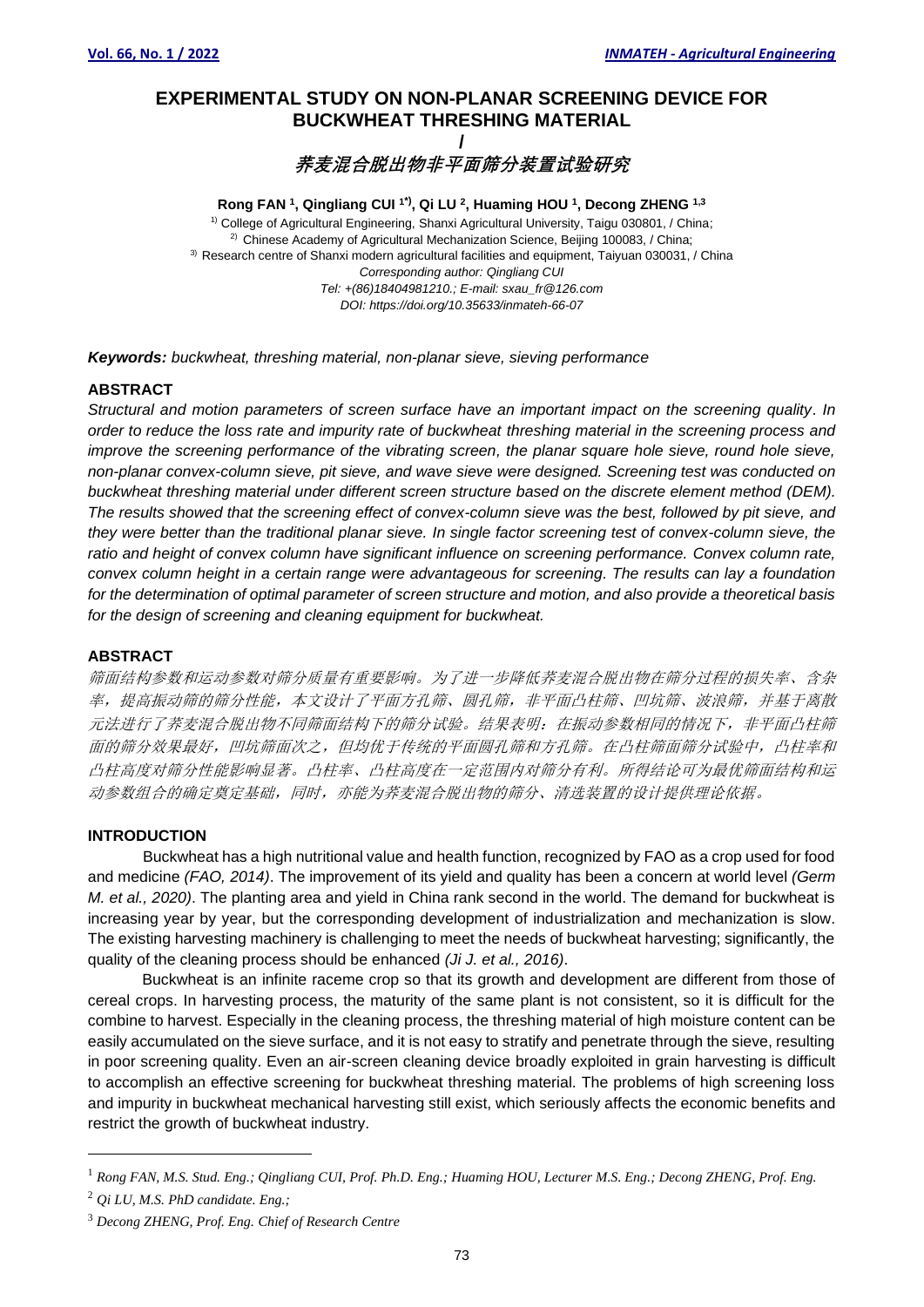Generally, material screening is a complex random process. Many factors are affecting the material passing through the screen. The most critical factors are the material properties, structures, and kinematic parameters of the screening device *(Zhao Y. et al., 1999)*. At present, the vibrating screening device mostly adopts a crank connecting rod mechanism *(Li H. et al., 2011; Li J. et al., 1997).* The motion track of the sieve surface is single, easy to block, so it has poor adaptability to materials. Considering these problems, both homeland and abroad investigators have carried out much research on changing the motion form of the sieve body as well as the screening surface structure.

Regarding alternating the movement form of sieve, *Shen et al., (2012; 2011),* and *Wang et al., (2012),* had proposed and developed multi-dimensional parallel vibrating sieve with variable degrees of freedom, and carried out methodical research on the motion law and the screen motion trajectory. *Li et al., (2016),* examined the movement process of particles on the screening surface of a multi-dimensional vibrating sieve and stated that the four-dimensional vibrating sieve would have the best screening permeability.

Concerning research on the sieve structure, *Deng et al., (2013),* and *Li et al., (2016),* elaborated the design of non-planar sieve surface and its multi-dimensional penetration principle. Subsequently, they compared the screening performance of parallel vibrating sieve and traditional linear vibrating sieve by experiment. Both conventional planar and non-planar sieve surfaces were taken into account in their studies. The obtained results showed that the screening efficiency of the combination of parallel vibrating screen and non-planar sieve would be higher than that of the combination of straight and planar screens. *Cleary et al. (2009)*, simulated the operation of an industrial double-layer banana screen by DEM to examine the influence of energy transfer and absorption between particles on the screening efficiency. *Bellocp et al., (2017)*, proved that the rotary sieve would have a higher screening efficiency for materials with soft wet agglomeration such as millet.

The screening efficiency of the parallel vibrating sieve mentioned above has been improved, however, its structure is complex and the costs are high. Additionally, sieve of other forms applied to screening operation for coarse cereals has not been addressed in the literature. Herein, screening of buckwheat threshing material based on three kinds of non-planar sieves is planned to be examined, focusing on the sieving performance of convex-column sieve. The main aim is to reduce the loss rate and impurity rate in buckwheat-combined harvest cleaning, and thereby, a theoretical basis for the design of buckwheat combined harvester is established.

### **MATERIALS AND METHODS**

### *Structural Design and Operation Principle*

The structure model of the screening device has been presented in Fig.1. During the screening, the vibrating screen vibrated to and from under the drive of the vibrating mechanism. The buckwheat mixture came into the screen surface from the stepped shaking plate and moved backward. In the movement process, the grains in the mixture fell into the grain collecting box through the sieve, while the short stems moved to the outlet along the sieve and slid into the residual collecting box. The separation of grain and stem was realized, and the screening operation was completed.



#### *Test materials*

**Fig. 1 - Cleaning device**

The understudy buckwheat threshing material (Heifeng No.1) consisted of test materials taken from the school experimental field. A complete feed combine harvester (XG788S) was exploited for harvesting. The harvested grains were obtained in the silo during the harvesting process, and the mixture was received under the threshing drum. It was found that the combine harvester could remove leaves, petals, dust, and other impurities effectively, however it was difficult to eliminate short stems. Therefore, this experiment only considered the separation of the mixture composed of grains and short stems.

Based on the material analyses, the weight ratio of the buckwheat grain and short stem in the mixture to be cleaned was 2.14:1. According to this ratio, the test materials were obtained (Fig. 2c).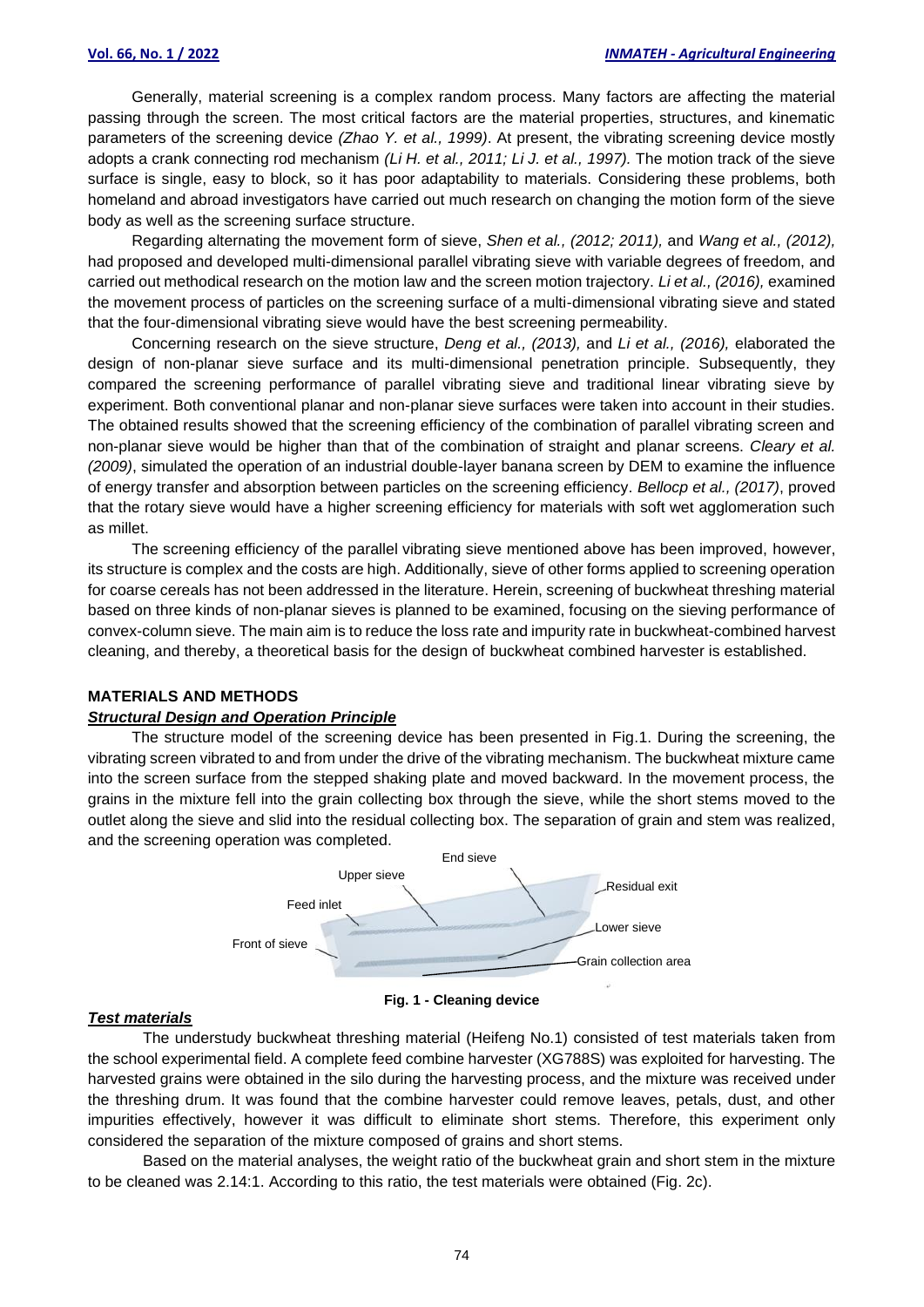In the mixture, the water content of buckwheat grains was 17.68%, and the grain density was 2540 kg/m<sup>3</sup>, while the water content of stems was 61.11%, and the density was 570 kg/m<sup>3</sup>. The grains and stems are shown in Fig. 2(a), 2(b). The buckwheat grains had triangular pyramid shape, and the shape of short stems was elliptical cylinder. By measurement and statistical analysis, the average dimension of the buckwheat grains was 5.90 mm in height, 3.94, 3.92, and 3.93 mm in three bottom edges. The average sizes of the stems in length, width, and thickness were 79.0, 2.95, and 2.77 mm, respectively.



**Fig. 2 - Test materials**

### *The sieve structure*

In this test, the upper sieve was designed. The round hole sieve (RS) and the square hole sieve (SS) were of planar punching screening surface. Three kinds of non-planar sieve surfaces (convex-column, pit, and wave sieves) were taken into account. According to the specifications of the testbed, Pro/E was employed to design the sieves. The screen frame was made from stainless steel with dimensions 1600×860 mm, its surrounding was covered with a 15 mm edge, and the screen surface's thickness was 2 mm. Let us consider the triaxial dimensions of the buckwheat grains would be less than 8 mm. By this view, the hole size of the upper sieve was controlled to be 8 mm in diameter or length, and the opening rate would be 62%. The lower sieve adopted a round hole sieve of 6 mm diameter. The screen models of the round and square hole sieves have been presented in Fig. 3(a) and 3(b).



**Fig. 3 - Physical models of vibrating screen**

## **The non-planar convex-column sieve**

The non-plane convex-column sieve (CCS) was composed of a flat baseplate (i.e., a round hole screen), convex columns, and a screen frame. The convex columns (bolts of M8) were arrayed on the baseplate and fixed by nuts through the screen holes. The layout of the convex columns would have a specific impact on the screening operation; hence, the convex column ratio and the height were commonly exploited to characterize the convex-column screen structure. The convex-column ratio (*ρ*) was defined as the ratio of the total number of convex columns to the total number of sieve holes:

$$
\rho = M/N \times 100\% \tag{1}
$$

where: *M* was the number of convex columns and *N* was the total number of sieve holes. The convex column height represented the length of the bolt higher than the screen surface, denoted by *h*.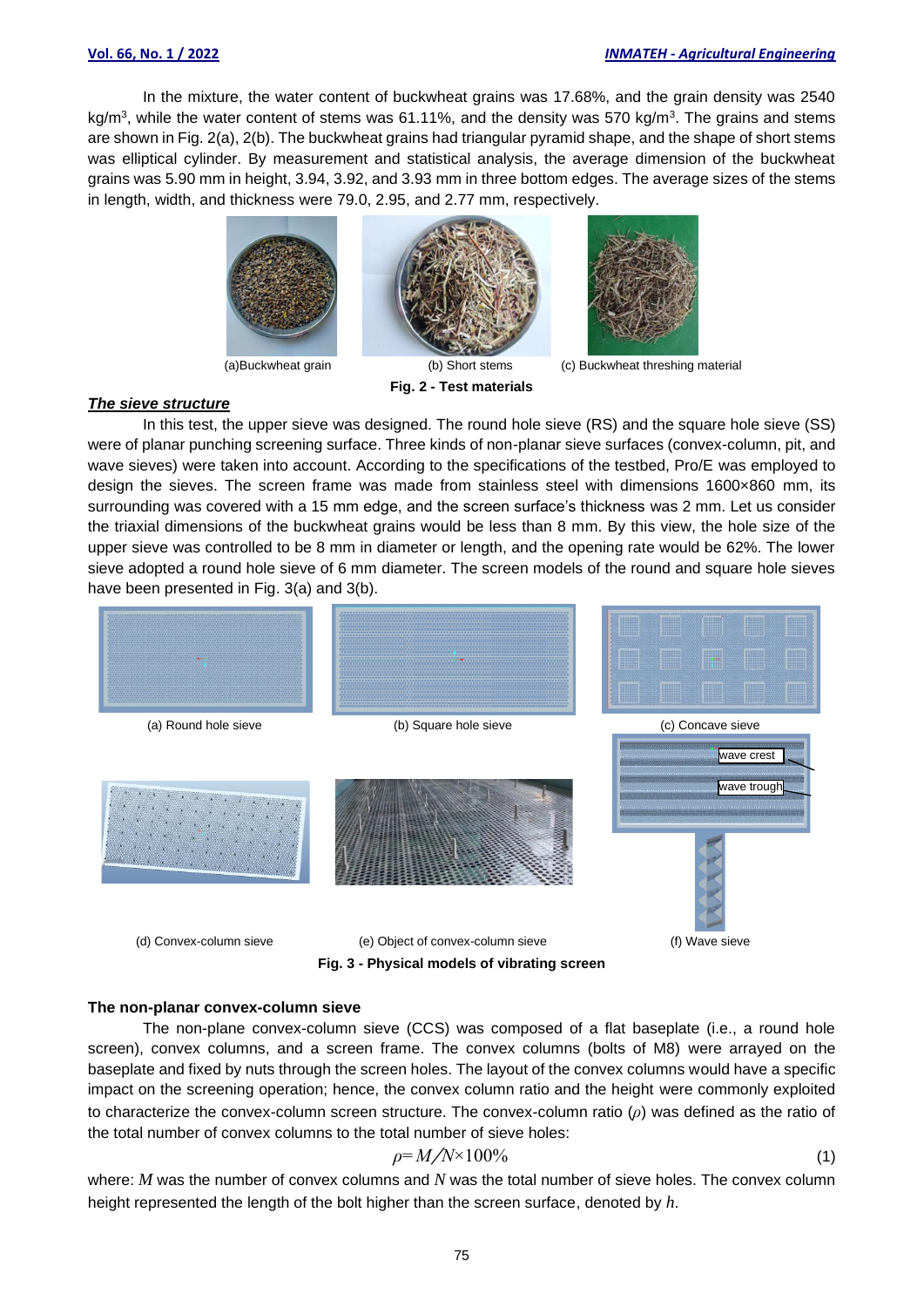According to the pre-test results, the convex-column ratio was about 1.0% (one convex column was arranged with 18 holes and 9 holes in order along the length and width directions of the sieve), and the convexcolumn height was 23 mm. The simulation model as well as the physical drawings were also demonstrated in Fig. 3(d), 3(e).

# **The non-plane concave sieve**

The concave sieve (CS) was a screen with an array of square pits processed on the square hole sieve. In the present scrutiny, 15 square pits of side length 180 mm and of depth 10 mm were designed on the square hole sieve to form a concave screen surface. The simulation model had been shown in Fig. 3(c).

# **The non-planar wave sieve**

The longitudinal section of the wave sieve (WS) was wavy, usually formed by bending a round hole screen with an appropriate width. It formed a curvy surface with five crests and five troughs of radius 30 mm. The simulation model was presented in Fig. 3(f).

# *Screening performance evaluation*

The screening loss rate (*S*) and the grain impurity rate (*H*) are usually used as evaluation indexes for screening performance. In the simulation experiment, the grain quantity was counted by using grid cell group instead of grain collecting box and miscellaneous collecting box, and the particle quality was calculated indirectly. The screening loss rate (*S*) and the grain impurity rate (*H*) were defined by:

$$
S = m_a / (m_a + m_b) \times 100\% \tag{2}
$$

$$
H = m_c / (m_c + m_b) \times 100\% \tag{3}
$$

Where:  $m_a$  was the weight of grains discharged from the residual outlet,  $g$ .  $m_b$  represented the weight of grains under the sieve,  $g. m_c$  denoted the weight of stem under the sieve,  $g.$ 

# *Methods of DEM simulation tests*

# **Simulation model and parameter setting**

The simulation models (Fig.4) for the buckwheat grains and stems were established in EDEM 2.7 according to the material dimensions given in "Test materials". Hertz-Mindlin (no-slip) contact model was implemented, which had been successfully exploited in grain screening and cleaning *(Li Y. et al., 2007; Wu Z. et al., 2019; Li J. et al., 2013).* The simulation parameters were determined by combining the results of the discrete element simulation of agricultural materials at homeland and abroad and the parameters of stainless steel *(Fan R. et al., 2021; Hou H., 2019; Sun J., 2019; Keppler I. et al., 2012; Boac J., 2010).* (See Table 1)





(a) Buckwheat grain (b) Stem **Fig. 4 - Models of simulation**

**Table 1**

| Simulation parameters and values            |               |                                                                 |               |  |  |  |
|---------------------------------------------|---------------|-----------------------------------------------------------------|---------------|--|--|--|
| <b>Parameters</b>                           | <b>Values</b> | <b>Parameters</b>                                               | <b>Values</b> |  |  |  |
| Poisson's ratio of buckwheat                | 0.290         | <b>Restitution coefficient of buckwheat-buckwheat</b>           | 0.260         |  |  |  |
| Poisson's ratio of stem                     | 0.400         | Restitution coefficient of stem-screen<br>0.360                 |               |  |  |  |
| Poisson's ratio of screen                   | 0.300         | Coefficient of static friction of buckwheat-buckwheat           |               |  |  |  |
| Shear modulus of buckwheat [MPa]            | 34.325        | Coefficient of static friction of buckwheat-stem                |               |  |  |  |
| Shear modulus of stem [MPa]                 | 5.500         | Coefficient of static friction of buckwheat-screen              |               |  |  |  |
| Shear modulus of screen [MPa]               | 70000         | Coefficient of static friction of stem-stem<br>0.600            |               |  |  |  |
| Density of buckwheat [kg/m <sup>3</sup> ]   | 2540          | Coefficient of static friction of stem-screen<br>0.500          |               |  |  |  |
| Density of stem [kg/m <sup>3</sup> ]        | 570           | Coefficient of rolling friction of buckwheat-buckwheat<br>0.290 |               |  |  |  |
| Density of screen [kg/m <sup>3</sup> ]      | 7800          | Coefficient of rolling friction of buckwheat-stem               |               |  |  |  |
| Restitution coefficient of stem-stem        | 0.160         | Coefficient of rolling friction of buckwheat-screen<br>0.235    |               |  |  |  |
| Restitution coefficient of buckwheat-stem   | 0.220         | Coefficient of rolling friction of stem-stem<br>0.460           |               |  |  |  |
| Restitution coefficient of buckwheat-screen | 0.500         | Coefficient of rolling friction of stem-screen<br>0.300         |               |  |  |  |

#### **Sieving simulation test for different sieve surface types**

The established models were imported into EDEM2.7 one by one. The material properties, contact parameters, and motion parameters were added. Let us set the surface inclination angle to 5°, screen surface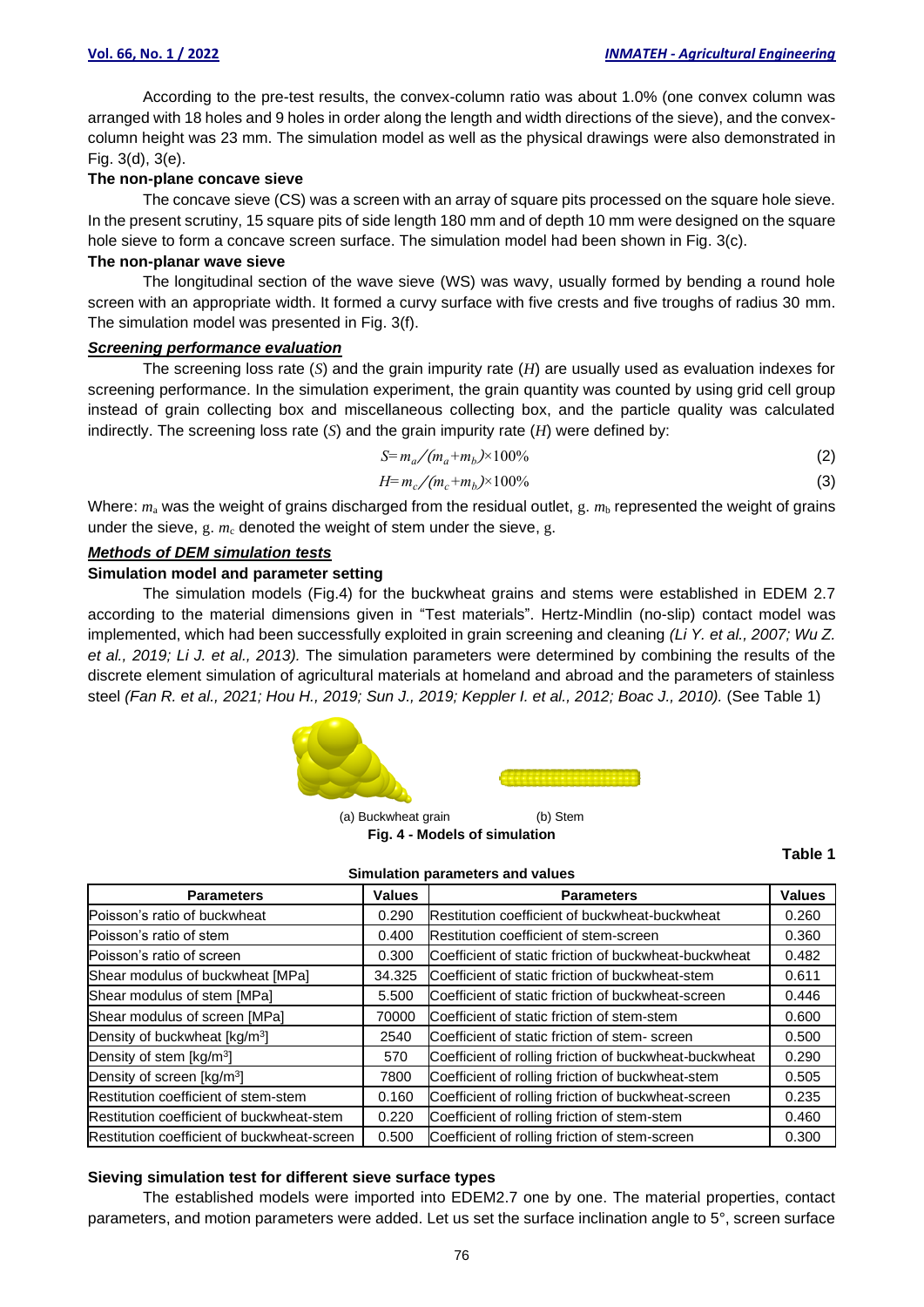amplitude to 25 mm, vibration direction angle to 6°, and vibration frequency to 3.33 Hz (corresponding crank speed 200 r/min). When the feeding amount rate was set to 0.5 kg/s, the production rate of grains and stems in order were 0.34 and 0.16 kg/s. According to the motion of the stepped shaking plate, the speeds of the material that went into the screen were determined (the horizontal and the vertical sub-speed were 0.433 and 0.25 m/s, respectively). The particle generation and the simulation times in order were 1 s and 5 s. Fig. 5 presents the screening simulation process of the convex-column sieve.



**Fig. 5 - Screening simulation process of convex-column sieve**

## **Simulation test of single factor screening based on convex-column sieve**

The screening tests were performed according to Table 2. The factors and levels were preliminarily determined by production practice. For instance, the convex-column ratio was determined by pre-test results. The empirical values of other three factors were selected to make the screening process proceed smoothly and had the slightest influence on the dependent variables. The test procedure and other parameters were the same as the sieving simulation test of different screen surfaces in the previous section.

**Table 2**

| No. | Convex-column ratio / (%)         | Convex-column<br>height / (mm) | Amplitude / (mm)   | Vibration frequency /<br>(r/min) |
|-----|-----------------------------------|--------------------------------|--------------------|----------------------------------|
|     | 0.267, 1.000, 1.714, 2.500, 3.286 | 23                             | 25                 | 200                              |
| ົ   | 1.000                             | 3, 13, 23, 33, 43              | 25                 | 200                              |
| 2   | 1.000                             | 23                             | 15, 20, 25, 30, 35 | 200                              |
|     | 1.000                             | 23                             | 25                 | 160, 180, 200, 220, 240          |

# **RESULTS**

# *Simulation tests of various sieve surfaces*

The screening test results of buckwheat threshing material for five types of screening surface are provided in Fig. 7.



**Fig. 7 - Simulation results of five screening surface types**

In the figure, we can see that the wave sieve had a smaller impurity rate but the largest loss rate. The impurity rate and loss rate of convex column sieve and pit screen were smaller, they were smaller than the round and square hole screen. On the whole, the screening performance of a non-planar sieve (except wave sieve) would be obviously better than that of a planar sieve under the current test conditions. It is worth mentioning that the wave sieve had a larger loss rate, as high as 25.95%, while the convex column and the pit sieves had a lower loss and impurity rate. For the case of wave sieve, the ste ms were primarily concentrated in the trough of the wave sieve, which blocked the sieve holes. As a result, the grains in the trough could not pass through the sieve and mixed in the stems, flowing out of the cleaning chamber and resulting in a considerable loss rate. During pit sieve operation, the whole sieve box evolved into a large screen box composed of several small shallow sieve boxes, which could provide three directions (up and down, front and back, left and right) for materials to pass through the screen, that was, the sieve had three-dimensional sieve penetration *(Shen H. et al., 2012)*.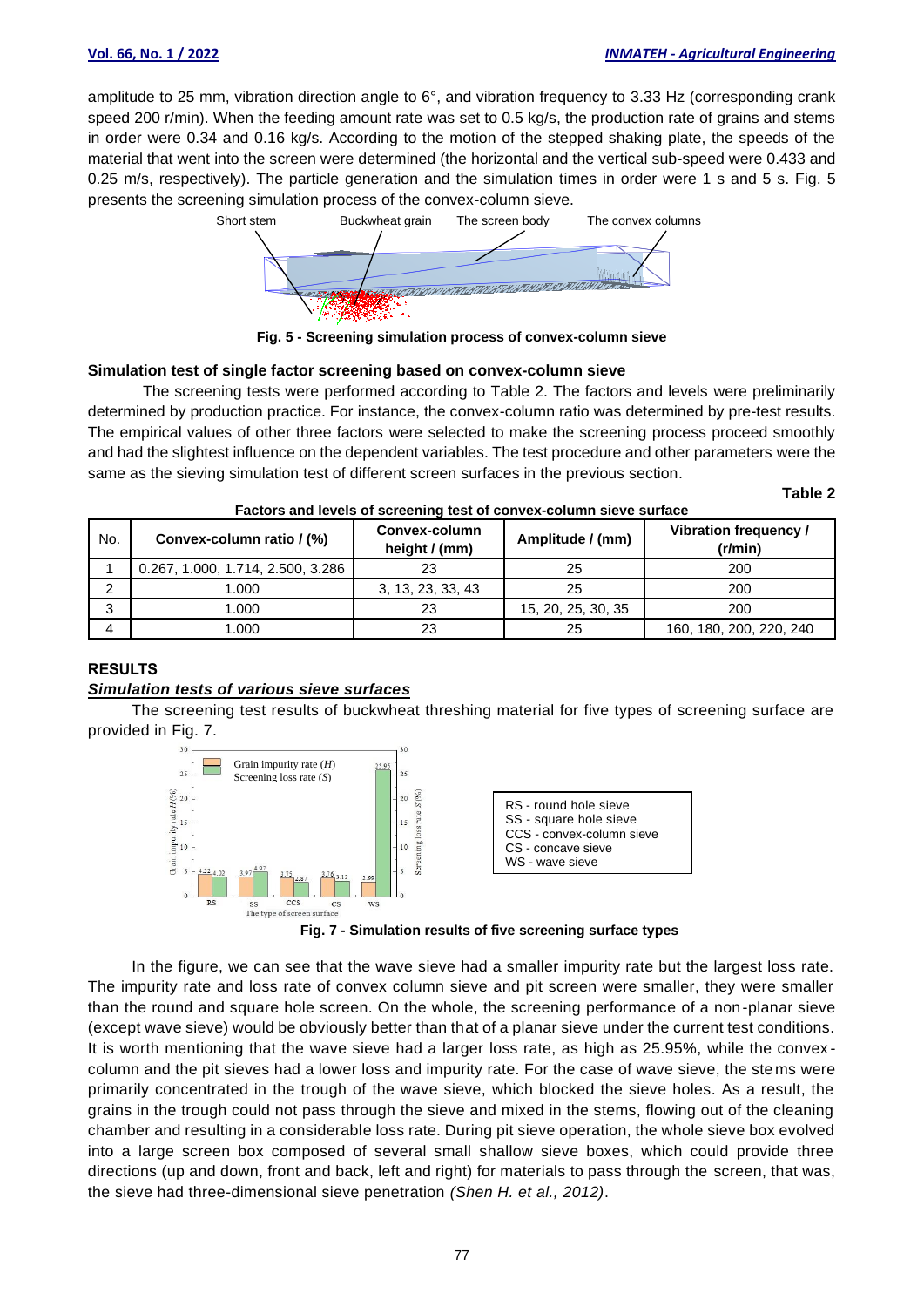This structure indirectly lead to the growth of the effective screening area, resulting in a significant reduction of the congestion of the screen; however, it is challenging to design, process, and it is not economical.

In the operation of the convex-column sieve, although the effective screening area was reduced by the convex columns, it loosened and prevented the accumulation of crops with high moisture content during screening. Particularly in the sieve's forepart, the convex column's loose effect was significant since the materials can be easily stratified, not simply blocked, and the screening effect was good.

### *Single-factor tests based on the convex-column sieve*

The screening test results of convex-column screen under single-factor are shown in Fig.8-11. According to Fig. 8, by increasing the convex-column ratio, the screening loss firstly decreased and then grew. Additionally, the grain impurity rate increased considerably for the convex-column ratio in the range of 0.267%~2.5% and slightly lessens when the convex-column ratio varied from 2.5% to 3.286%. For the case of the convex column ratio equal to 2.5%, the maximum impurity rate and the minimum loss rate in order were 3.9% and 2.64%.

In the simulation process, it is found that the loosening effect of the convex column on the material became weak as the convex column ratio increased, and the grains easily mixed in the stems with the screen to push back and out of the cleaning room, resulting in growing losses.



Based on Fig.9, when the height of the convex column was equal to 3 mm, the impurity rate and the loss rate would be 4.48% and 4.10%, respectively, and the screening effect was close to that of the round hole sieve. When the convex column height was 3 mm, the loose effect on the material was not noticeable, and the convex-column sieve was similar to the punching sieve. A short-term accumulation of mixed materials was observed during the simulation when they fell on the vibrating screen. Some stems passed through the sieve due to the applied vibration, while some grains moved to the end sieve under the sieve pushing and fell into the impurity collecting box, causing losses. As a result, the rates of both impurities and losses were high. By growing the convex-column height, the material layer is loose in the height direction, and the material is stratified and screened better; therefore, the amount of loss is reduced, and the impurity became slightly high.

However, when the height increases to a specific range, the movement resistance of the material would increase, and some parts of stems would penetrate the sieve pore openings, growing the impurity yield. At the same time, a tiny part of the grain mix in the stem and finally enter into the impurity collecting box with the stem, resulting in a slight rise of the loss.

As can be seen from Fig.10, when the amplitude varied from 15 mm to 35 mm, both loss and impurity rates decreased in the first branch and then increased as the amplitude magnified. For the case of amplitude equal to 25 mm, the impurity and loss rates were small.

By increasing the vibration amplitude, the movement amplitude of the material on the sieve surface increased as well, and the material would be in a better motion state. The grain went through the sieve holes, the stem moved to the end of the sieve, went into the impurity collection box; therefore, the rates of both impurities and losses would be low.

When the amplitude continued to increase, the movement range of the material on the sieve surface was getting bigger and bigger. The grains jumped to the end of the sieve and jumped out of the cleaning chamber, while parts of the short stem fell into the collecting box through the sieve due to the vibration effect; hence, the grain loss rate increased significantly while the impurity rate slightly grew.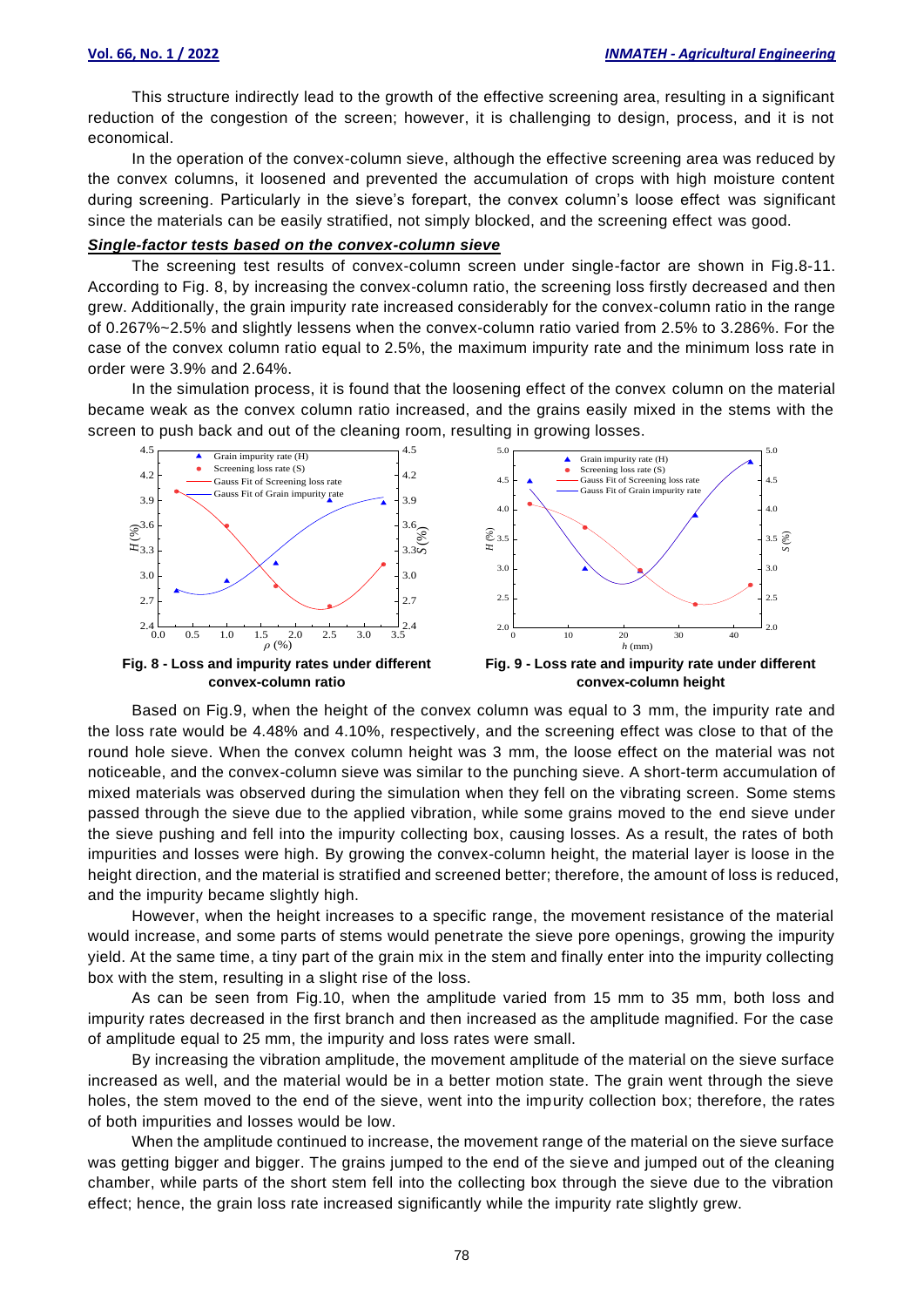

During the screening process based on the plotted results in Fig. 11, by an increase of the vibrating screen frequency from 160 r/min to 240 r/min, the plot of the grain impurity rate demonstrated a decreasing branch after a slight increase, while the grain loss first decreased and then increased.

For the case of vibration frequency equal to 160 r/min, a considerable loss rate was detectable. This was mainly because of the fact that the smaller frequency resulted in fewer grain beat on the sieve surface and a lower chance of passage through the sieve. By increasing the vibration frequency, the collision times of materials and sieve surface increased. Hence, the probability of sieve penetration increased, the loss rate decreased, while the impurity rate would slightly increase. With the further increase of frequency, the movement of the material on the sieve surface would intensify; that is, the retention time of the stem on the sieve surface would lessen, and the short stem cannot easily penetrate the sieve pores, so the impurity rate would continuously reduce. Nevertheless, buckwheat grains moved faster and faster to the end of the sieve, leading to the loss of grains directly, and thereby, the loss rate rose sharply.

#### **CONCLUSIONS**

(1) The performance of the non-planar sieve (excluding wave sieve) was generally better than that of the planar circular hole sieve and square hole sieve under the same motion parameters. The screening effect of non-planar convex column sieve was the best, its impurity rate and loss rate were 3.75%, 2.87%, respectively, followed by the pit sieve, its impurity rate and loss rate were 3.76%, 3.12%, respectively.

(2) The convex-column height, convex-column ratio, vibration frequency, and amplitude all had a certain influence on the quality of screening operation. The convex-column ratio and height significantly influenced the screening performance, and they were of high benefit to the sieving in a particular range. For the sieving of buckwheat threshing material at the harvest stage, the appropriate ranges of the height and the convex-column ratio in order were 13~33 mm and 1.0%~2.5%.

(3) As the moisture content of the mixture decreased in the test, the sieving performance of the convexcolumn sieve would lessen and even hinder the screening of materials. The moisture content range of the material associated with the superior screening performance of the convex-column sieve is still required to be determined through further tests.

# **ACKNOWLEDGEMENT**

This work was financially supported by the National Key Research and Development Programme of China (2016YFD0701801). The authors would like to express their gratitude to EditSprings (https://www.editsprings.com/) for the expert linguistic services provided.

### **REFERENCES**

- [1] Bellocq B., Ruiz T., Delaplace G., (2017), Screening efficiency and rolling effects of a rotating screen drum used to process wet soft agglomerates. *Journal of Food Engineering*, Iss.195, pp.235-246. USA.
- [2] Cleary P.W., Sinnott M.D., Morrison R.D., (2009), Separation performance of double deck banana screens-part 2: quantitative predictions. *Minerals Engineering*. Vol.22, Issue 14, pp.1230-1244, Cornwall/UK.